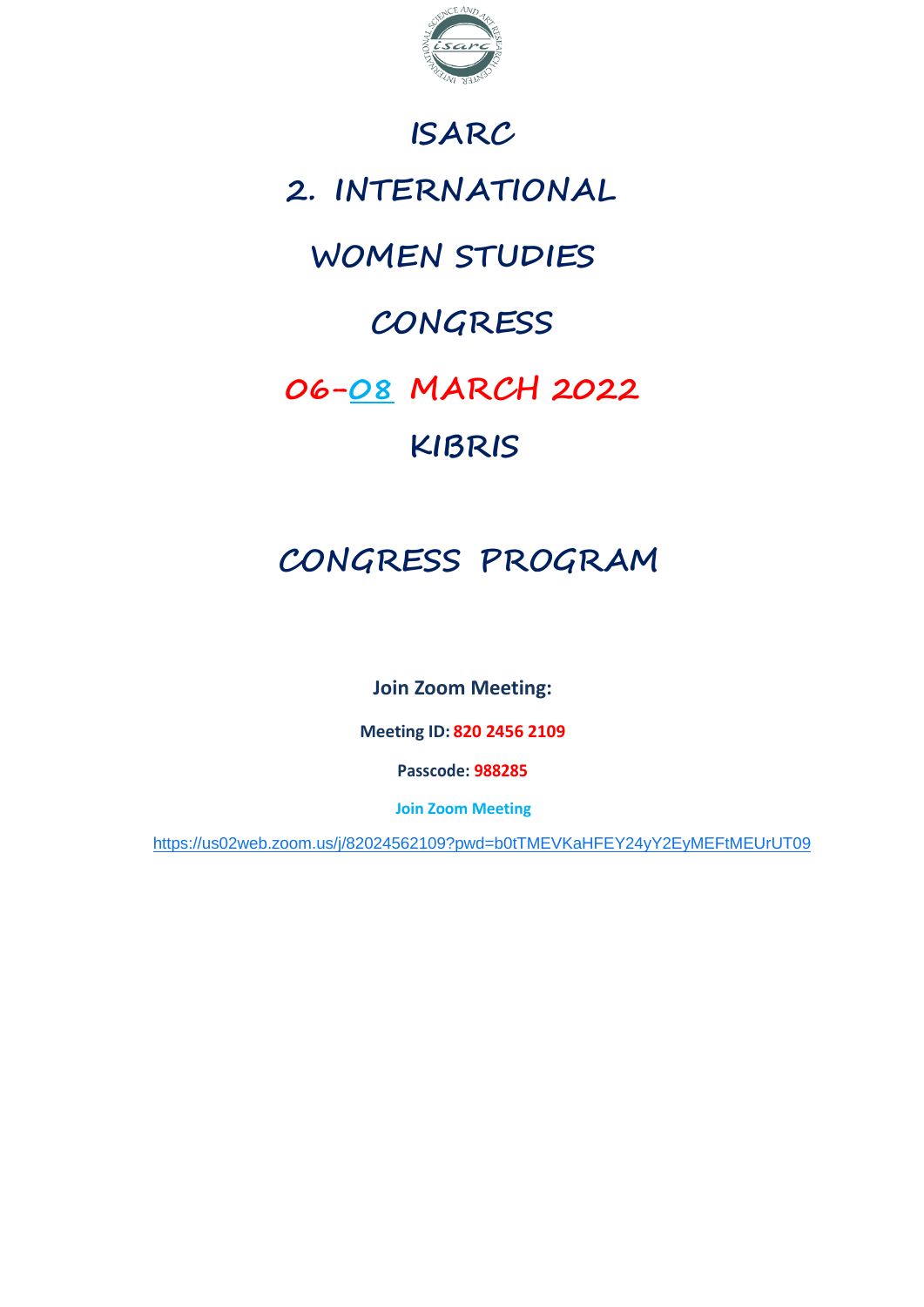

#### zoom



#### **Önemli, DikkatleOkuyunuzLütfen**

- \* Kongremizde Yazım Kurallarına uygun gönderilmiş ve bilim kurulundan geçen bildiriler için online (video konferans sistemi üzerinden) sunum imkanı sağlanmıştır.
- Online sunum yapabilmek için **https://zoom.us/join**sitesi üzerinden giriş yaparak "Meeting ID orPersonal Link Name" yerine ID numarasını girerek oturuma katılabilirsiniz.
- Zoom uygulaması ücretsizdir ve hesap oluşturmaya gerek yoktur.
- \* Zoom uygulaması kaydolmadan kullanılabilir.
- Uygulama tablet, telefon ve PC'lerde çalışıyor.
- Her oturumdaki sunucular, sunum saatinden 5 dk öncesinde oturuma bağlanmış olmaları gerekmektedir.
- Tüm kongre katılımcıları canlı bağlanarak tüm oturumları dinleyebilir.
- $\triangle$  Moderatör oturumdaki sunum ve bilimsel tartışma (soru-cevap) kısmından sorumludur. **DikkatEdilmesiGerekenler- TEKNİK BİLGİLER**
- Bilgisayarınızda mikrofon olduğuna ve çalıştığına emin olun.
- Zoom'da ekran paylaşma özelliğine kullanabilmelisiniz.
- Katılım belgeleri kongre sonunda tarafınıza pdf olarak gönderilecektir
- Kongre programında yer ve saat değişikliği gibi talepler dikkate alınmayacaktır

#### **IMPORTANT, PLEASE READ CAREFULLY**

- To be able to attend a meeting online, login via **https://zoom.us/join**site, enter ID "Meeting ID or Personal Link Name" and solidify the session.
- The Zoom application is free and no need to create an account.
- The Zoom application can be used without registration.
- The application works on tablets, phones and PCs.
- $\cdot \cdot$  The participant must be connected to the session 5 minutes before the presentation time.
- All congress participants can connect live and listen to all sessions.
- $\lozenge$  Moderator is responsible for the presentation and scientific discussion (question-answer) section of the session.

#### **Points to Take into Consideration - TECHNICAL INFORMATION**

- Make sure your computer has a microphone and is working.
- You should be able to use screen sharing feature in Zoom.
- Attendance certificates will be sent to you as pdf at the end of the congress.
- Requests such as change of place and time will not be taken into consideration in the congress program.

#### **ÖNEMLİ NOT: SUNUMLARINIZI HEM TÜRKÇE HEM İNGİLİZCE HAZIRLAMANIZI RİCA EDERİZ.**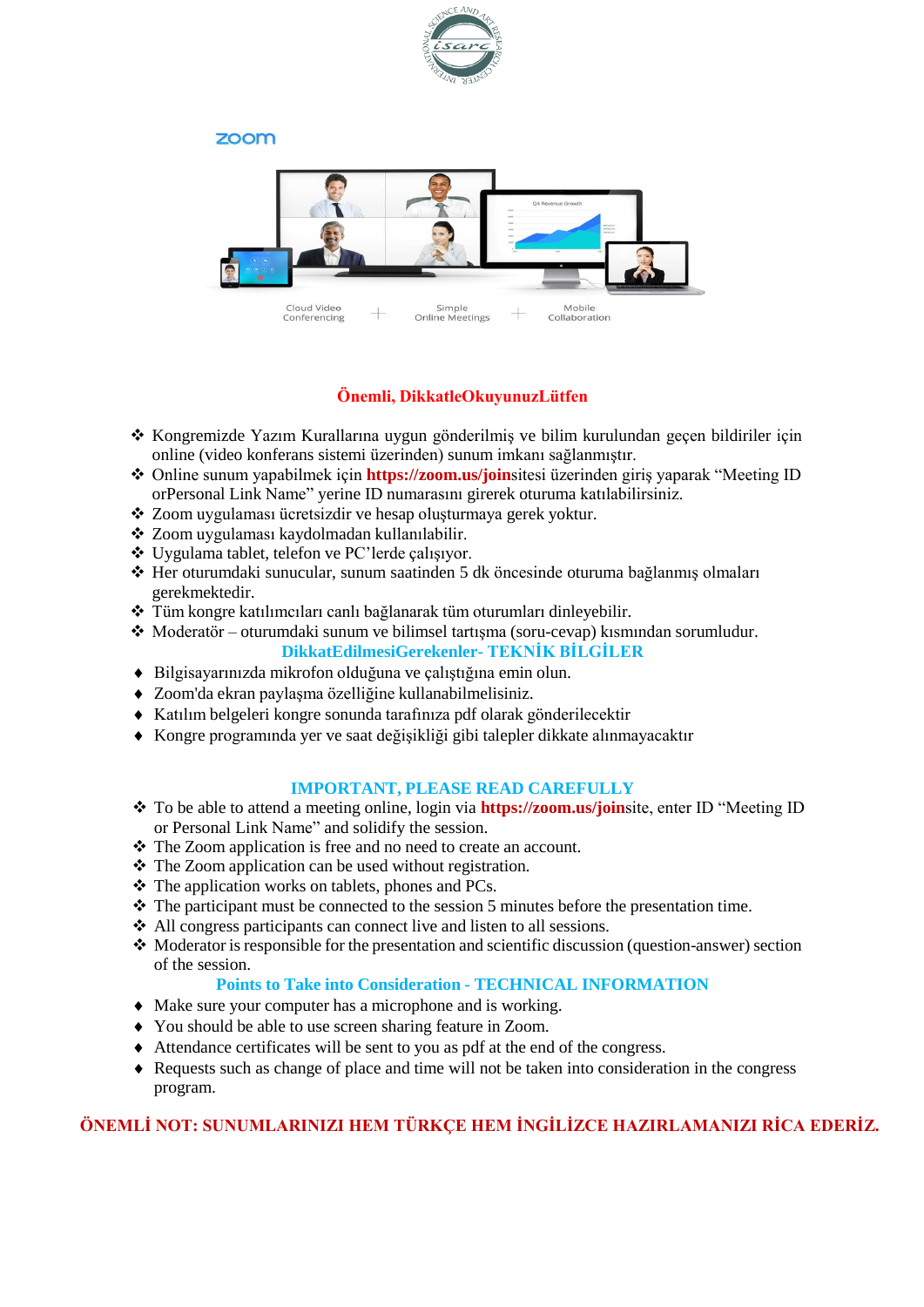

#### **08.03.2022 TUESDAY/ 10:00-12:00**

#### **SESSION -1 HALL -1 MODERATOR: Prof. Dr. Salih OKUMUŞ**

**Pakistan: 12:00-14:00**

| <b>AUTHORS</b>                                              | <b>AFFILIATION</b>                                                 | <b>TOPIC TITLE</b>                                                                                                                        |
|-------------------------------------------------------------|--------------------------------------------------------------------|-------------------------------------------------------------------------------------------------------------------------------------------|
| Assoc. Prof. Dr. Naseem AKHTER                              | <b>Shaheed Benazir Bhutto</b><br><b>Women University, Pakistan</b> | <b>Existing Women's Social and Conjugal Issues in</b><br>Peshawar (A Statistical Overview under Islamic<br>Teachings)                     |
| Assoc. Prof. Dr. Naseem AKHTER                              | <b>Shaheed Benazir Bhutto</b><br><b>Women University, Pakistan</b> | Perceptions of Trends of Matrimonial Ceremonies in<br>the Peshawar Region (From Islamic Context)                                          |
| Psikolog Bedir Rüya ÇELİK<br>Assoc. Prof. Dr. Rumeysa AKGÜN | <b>Kırıkkale University</b>                                        | <b>Investigation Of The Effect Of Men's Perception Of</b><br><b>Gender Equality On Acceptance Of Dating Violence</b>                      |
| Assoc. Prof. Dr. Hatice KARAKUŞ<br>ÖZTÜRK                   | <b>Artvin Coruh University</b>                                     | An Essay Towards Evaluating The Career Obstacles<br>Of Working Women: Example Of Ted Talks                                                |
| Prof. Dr. Salih OKUMUS                                      | <b>Priștine University</b>                                         | The Effects Of Foreign Women In Ahmet<br>Mithat'sstories And Novels On Muslim Women                                                       |
| Handan ÖZDEMİR DOĞAN                                        | <b>Kocaeli University</b>                                          | Hysteria In Henrik Ibsen's Hedda Gabler And<br>Murathan Mungan's Hedda Gabler Diye Bir Kadin                                              |
| Assoc. Prof. Dr. Zennure KÖSEMAN                            | İnönü University                                                   | <b>Alienation Causing The Creation Of</b><br><b>Meaninglessness And Nothingness: Ernest</b><br>Hemingway's "A Very Short Story"           |
| <b>Sevcan ISIK</b>                                          | İnönü University                                                   | <b>Deconstructing Patriarchy Through Vegeterianism:</b><br><b>A Family Supper</b>                                                         |
| Assist. Prof. Dr. Saadet SAĞTAŞ                             | <b>Cağ University</b>                                              | A Study On Online Compulsive Buying Behaviors Of<br><b>Female Consumers</b>                                                               |
| Assist. Prof. Dr. Gülşen ASLAN<br><b>ELKIRAN</b>            | <b>Hitit University</b>                                            | <b>Investigation Of The Contributions Of Female</b><br><b>Illumination Artist Faculty Members In Turkey To</b><br>The Art Of Illustration |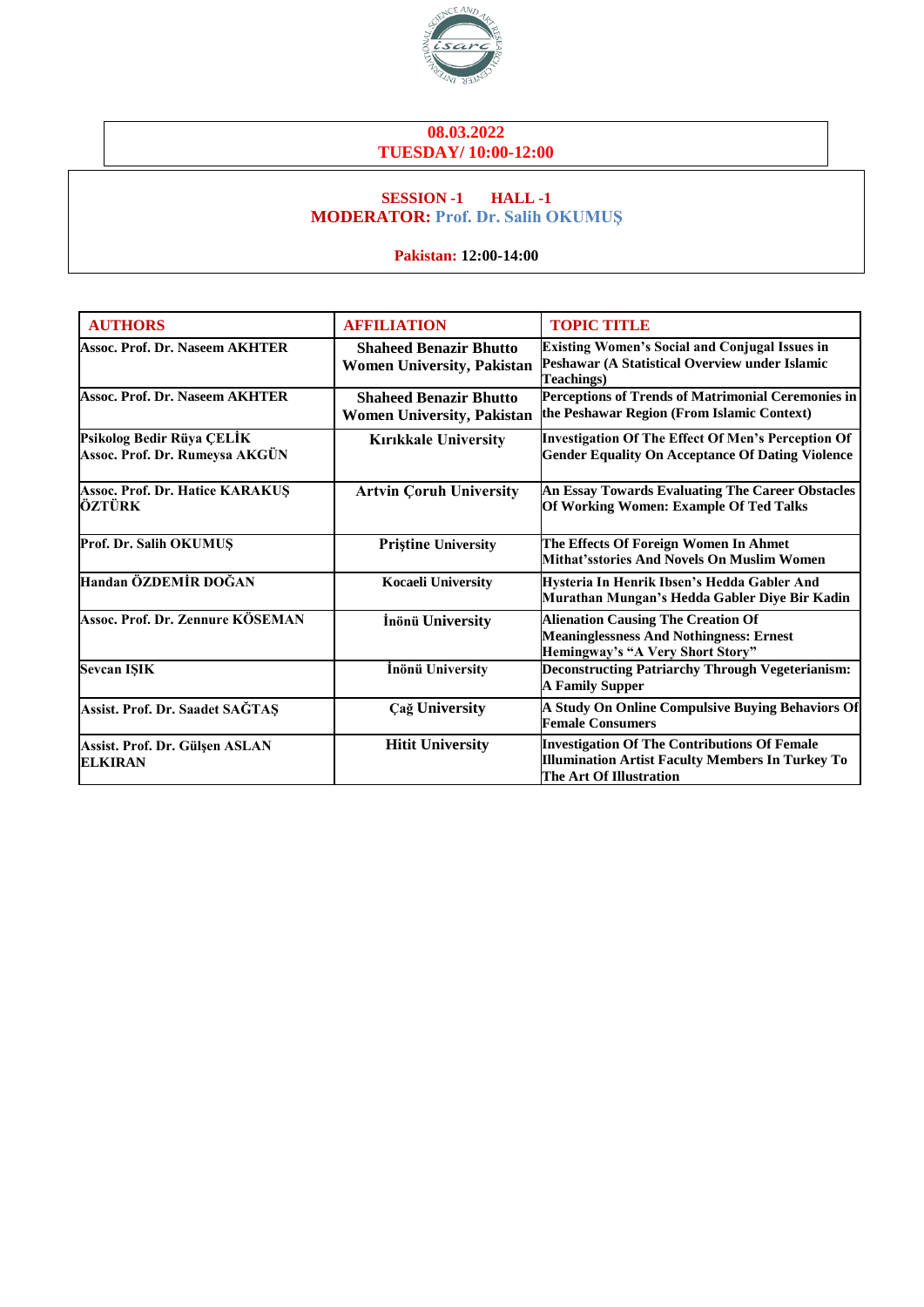

#### **08.03.2022 TUESDAY/ 10:00-12:00**

#### **SESSION-1 HALL -2 MODERATOR: Dr. Bahar ALTUNOK**

### **Azerbaycan: 11:00-13:00**

| <b>AUTHORS</b>                                                           | <b>AFFILIATION</b>                    | <b>TOPIC TITLE</b>                                                                                 |
|--------------------------------------------------------------------------|---------------------------------------|----------------------------------------------------------------------------------------------------|
| Gönül ESEDLİ                                                             | si                                    | Azerbaycan Milli İlimler Akademi Han Kizi Hurşidbanu Natavan Ve Onun Kamu<br>Faaliyetleri Hakkinda |
| Tuğçe Elif AKTAŞ                                                         | <b>Uluslararası Kıbrıs University</b> | Jale Sancağin Firtina Takvimi Romaninda Kadin<br><b>Karakterler</b>                                |
| <b>Merve DİKKAYA</b><br>Yrd. Doç. Dr. Mihrican AYLANÇ                    | <b>Uluslararası Kıbrıs University</b> | Müge İplikçi'nin Kül Ve Yel Romaninda Kadin Ve<br>Kadin Sorunlari Vurgusu                          |
| <b>Ayşe ÜNLÜ</b>                                                         | <b>Uluslararası Kıbrıs University</b> | Zeynep Uzunbay'ın Sen Çok Güzel Bir Kadınsın<br>Havva Öyküsünün Feminist Açıdan İncelenmesi        |
| Resc. Assist. Dr. Okan DEMİR<br>Resc. Assist. Dr. Sinem AYDOĞAN<br>DEMIR | <b>Kastamonu University</b>           | Ishtar-Sauska In Ancient Anatolian Mythology                                                       |
| Resc. Assist. Dr. Sinem AYDOGAN<br>DEMİR<br>Resc. Assist. Dr. Okan DEMİR | <b>Kastamonu University</b>           | <b>Adolescent Girls' Rites Of Passage Into Adoulthood</b><br><b>In Ancient Greece</b>              |
| Sinem TUMBURİ TULGA                                                      | <b>Uluslararası Kıbrıs University</b> | Elif Şafak'ın Siyah Süt Romanında Toplumsal<br><b>Cinsiyet Olgusu</b>                              |
| <b>Yaren BOZTEPE</b>                                                     | <b>Uluslararası Kıbrıs University</b> | Zeynep Aliye's A Feminist Approach To The Story<br>"Query"                                         |
| Dr. Başak OVACIK                                                         | <b>Bahçeşehir University</b>          | Women's Leadership And Gernder Equality In<br><b>Climate Action And Disaster Risk Reduction</b>    |
| <b>Gülçin DİLEK</b><br>Resc. Assist. Esra KAPTAN İZMİR                   | <b>Sinop University</b>               | Recognizing Women's History: Student Opinions On<br>"Women Were Also There!" Project               |